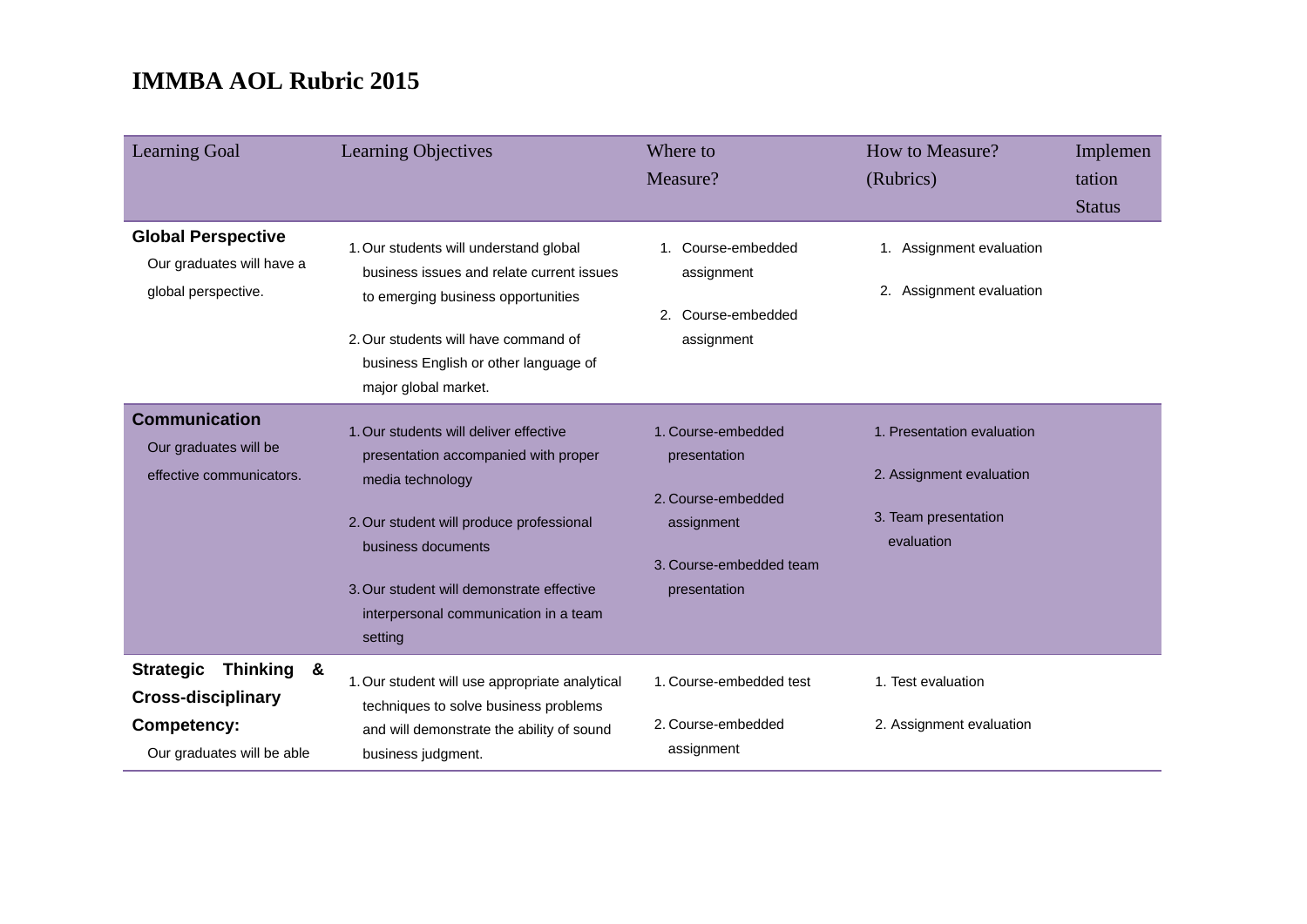| to strategically analyze<br>business cases and<br>integrate different<br>disciplines in solving<br>business problems.                                                    | 2. Our students will synthesize different<br>discipline areas                                                                                                                                                                           |                                                                          |                                                          |
|--------------------------------------------------------------------------------------------------------------------------------------------------------------------------|-----------------------------------------------------------------------------------------------------------------------------------------------------------------------------------------------------------------------------------------|--------------------------------------------------------------------------|----------------------------------------------------------|
| Domain Expertise in IT,<br><b>Media, and Business</b><br><b>Analytics</b><br>Our graduates will develop<br>professional skills and exhibit<br>professional competencies. | 1. Our students will build IT, Media, and<br>Business Analytics specific knowledge<br>and understand the key issues.<br>2. Our students apply domain expertise to<br>the business problems in the IT, Media,<br>and Business Analytics. | 1. Course-embedded<br>presentation<br>2. Course-embedded<br>presentation | 1. Presentation evaluation<br>2. Presentation evaluation |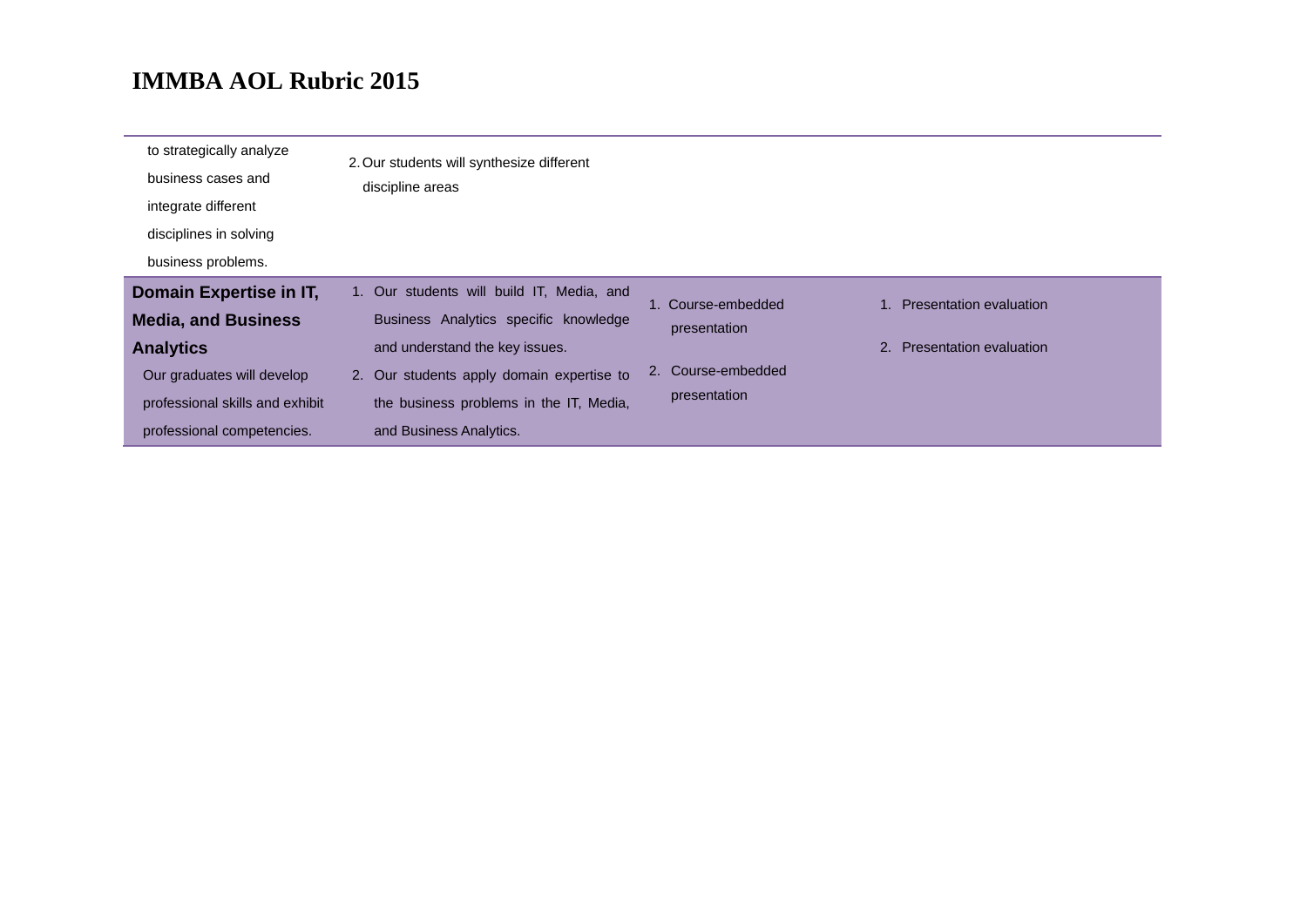### Rubrics to assess achievements of learning objectives

### **L1. Global Perspective: Our graduates will have a global perspective.**

### **L11. Our student will define global business issues and relate these to emerging business opportunities**

|                               | Performance Levels                       |                                           |                                               |
|-------------------------------|------------------------------------------|-------------------------------------------|-----------------------------------------------|
| Traits                        | 1 (Fails to Meet Expectations)           | 2 (Meets Expectations)                    | 3 (Exceeds Expectations)                      |
| 1. Identification of global   | No or incomplete identification of some  | Some identification of most of the        | Clear and detailed identification of relevant |
| issues                        | or all of the following relevant global  | relevant issues from the economic,        | issues from the economic, cultural, legal,    |
|                               | issues from the economic, cultural,      | cultural, legal, and demographic          | and demographic perspectives.                 |
|                               | legal, and demographic perspectives.     | perspectives.                             |                                               |
| 2. Analysis of global issues  | No analysis of impact of relevant global | Some analysis of impact of global issues; | Clear, accurate and detailed analysis of      |
|                               | issues; erroneous analysis of impact     | some inaccuracies in analysis             | impact of relevant global issues              |
| 3. Application of analysis to | No application of analysis to specific   | Some application of analysis to specific  | Clear application of analysis to global       |
| global business situation     | global business situation; incorrect     | global business situation, weak           | business situation; valid conclusions and     |
|                               | conclusions or recommendations made.     | conclusions or recommendations made       | good recommendations given                    |
| 4. Cultural differences       | Fails to adjust for cultural differences | Some consideration given to cultural      | Extensive consideration given to cultural     |
|                               |                                          | differences                               | differences, including appropriate            |
|                               |                                          |                                           | modification of communication                 |
| 5. Business Ethics and Social | Fails to understand the ethical issues   | Some understanding of the ethical issues  | Extensive understanding of the ethical        |
| Responsibility                | and responsibility of the firm.          | and responsibility of the firm            | issues and responsibility of the firm         |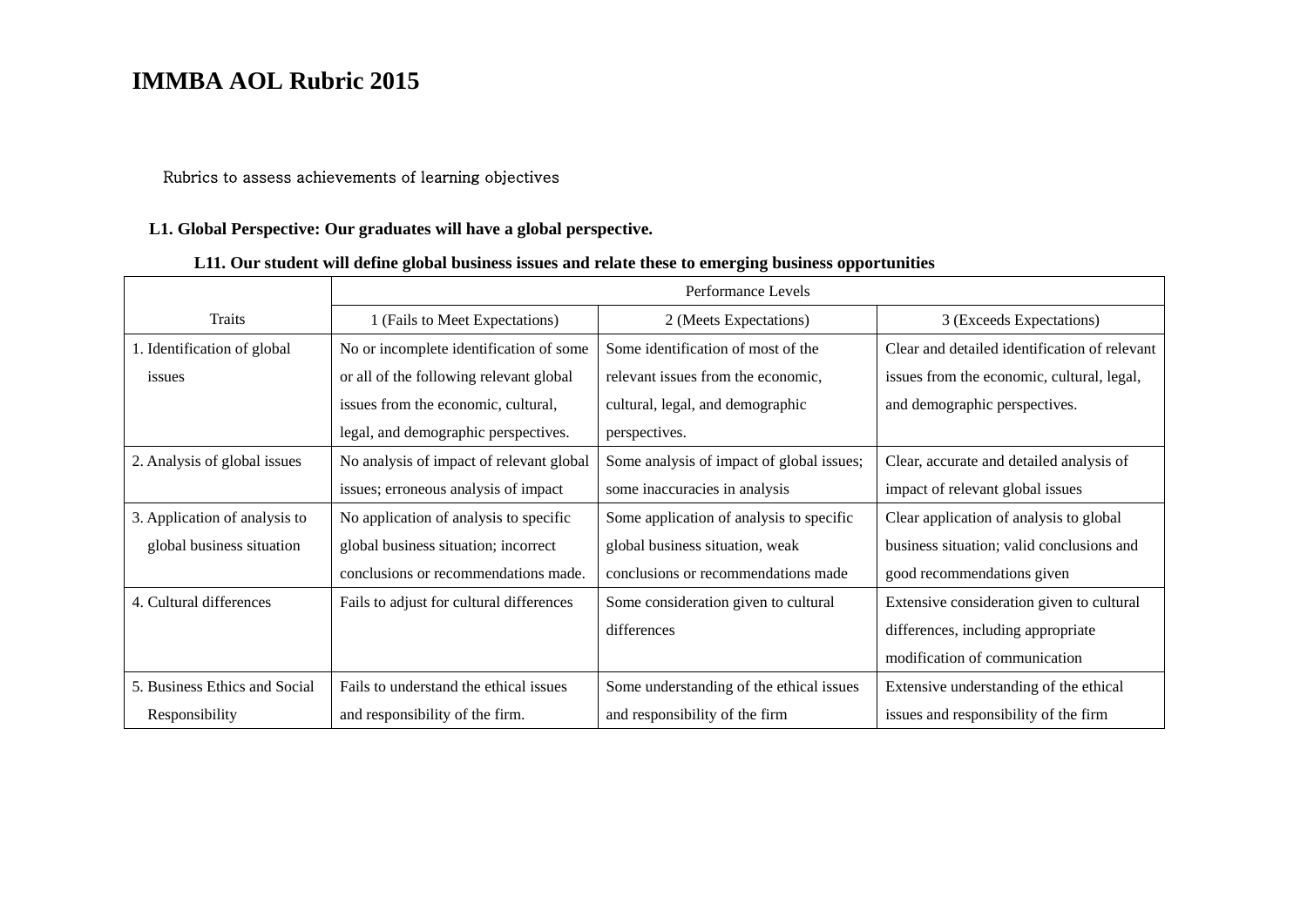|                  | Performance Levels                                                         |                                                                            |                                                                                       |  |
|------------------|----------------------------------------------------------------------------|----------------------------------------------------------------------------|---------------------------------------------------------------------------------------|--|
| Traits           | 1 (Fails to Meet Expectations)                                             | 2 (Meets Expectations)                                                     | 3 (Exceeds Expectations)                                                              |  |
| 1. Knowledge     | A few of the required elements<br>(vocabulary, structures, and/or cultural | Some of the required elements<br>(vocabulary, structures, and/or cultural) | Most of the required elements (vocabulary,<br>structure, and/or cultural context) are |  |
|                  | context) are complete and correct.                                         | context) are complete and correct.                                         | complete and correct.                                                                 |  |
| 2. Comprehension | The response shows little understanding                                    | The response shows some understanding                                      | The response for the most part shows                                                  |  |
|                  | of main ideas and/or details                                               | of main ideas and details.                                                 | understanding of main ideas and most                                                  |  |
|                  |                                                                            |                                                                            | details.                                                                              |  |
| 3. Communication | The communication skills and                                               | The communication skills and strategies                                    | The communication skills and strategies                                               |  |
|                  | strategies are minimally evident,                                          | are somewhat complete, appropriate                                         | are mostly complete, appropriate and                                                  |  |
|                  | appropriate, and/or correct.                                               | and/or correct.                                                            | correct.                                                                              |  |
|                  |                                                                            |                                                                            |                                                                                       |  |

### **L12. Our students will have command of business English or other language of major global market**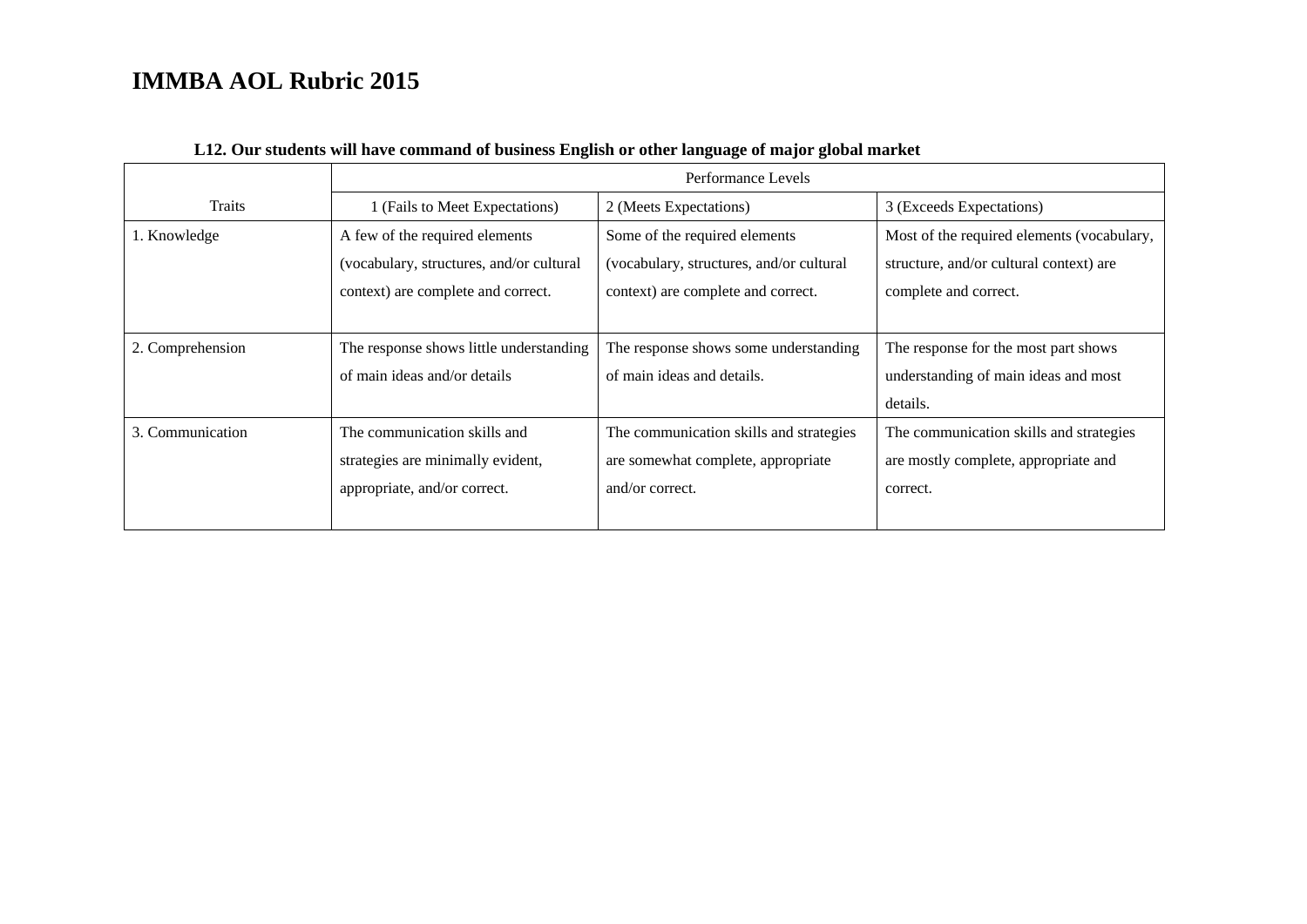#### **L2: Communication: our graduates will be effective communicators**

Traits Performance Levels 1 (Fails to Meet Expectations) 2 (Meets Expectations) 3 (Exceeds Expectations) 1. Organization No opening statement or irrelevant statement; Loses focus more than once; does not manage time effectively. Has opening statement relevant to topic, and gives outline of speech; mostly organized with some transitions; allows enough time to deliver speech, although it could have been better editedHas a clear opening statement that catches audience's interest and gives overview; stays focused throughout. Has transition statement, ties sections together; effective time management. 2. Quality of slides Sloppy and/or unprofessional; may be difficult to read; many slides are superfluous. Readable, professional, appropriate number Readable, professional, imaginative and/or high quality (without being a distraction). 3. Voice quality and pace Demonstrates one or more of the following: mumbling, too soft, too loud, too fast, too slow, "umms." Can easily understand; appropriate pace and volume; delivery is mostly clear and natural Excellent delivery; conversational, modulates voice, projects enthusiasm, interest, confidence. 4. Mannerisms Demonstrates one or more distracting mannerisms, which may include bad posture, shifting feet, etc. No distracting mannerisms. Decent posture. Uses body language effectively (and naturally) to maintain audience's interest 5. Professionalism Makes excuses for the presentation; word choice is not appropriate for audience; inappropriately informal, does not stay "in role." Treats audience profession-ally, word choice is acceptable (does not use slang); keeps nervousness under control Treats audience professionally; confident, shows command of topic

#### **L21: Our students will deliver effective presentation accompanied with proper media technology**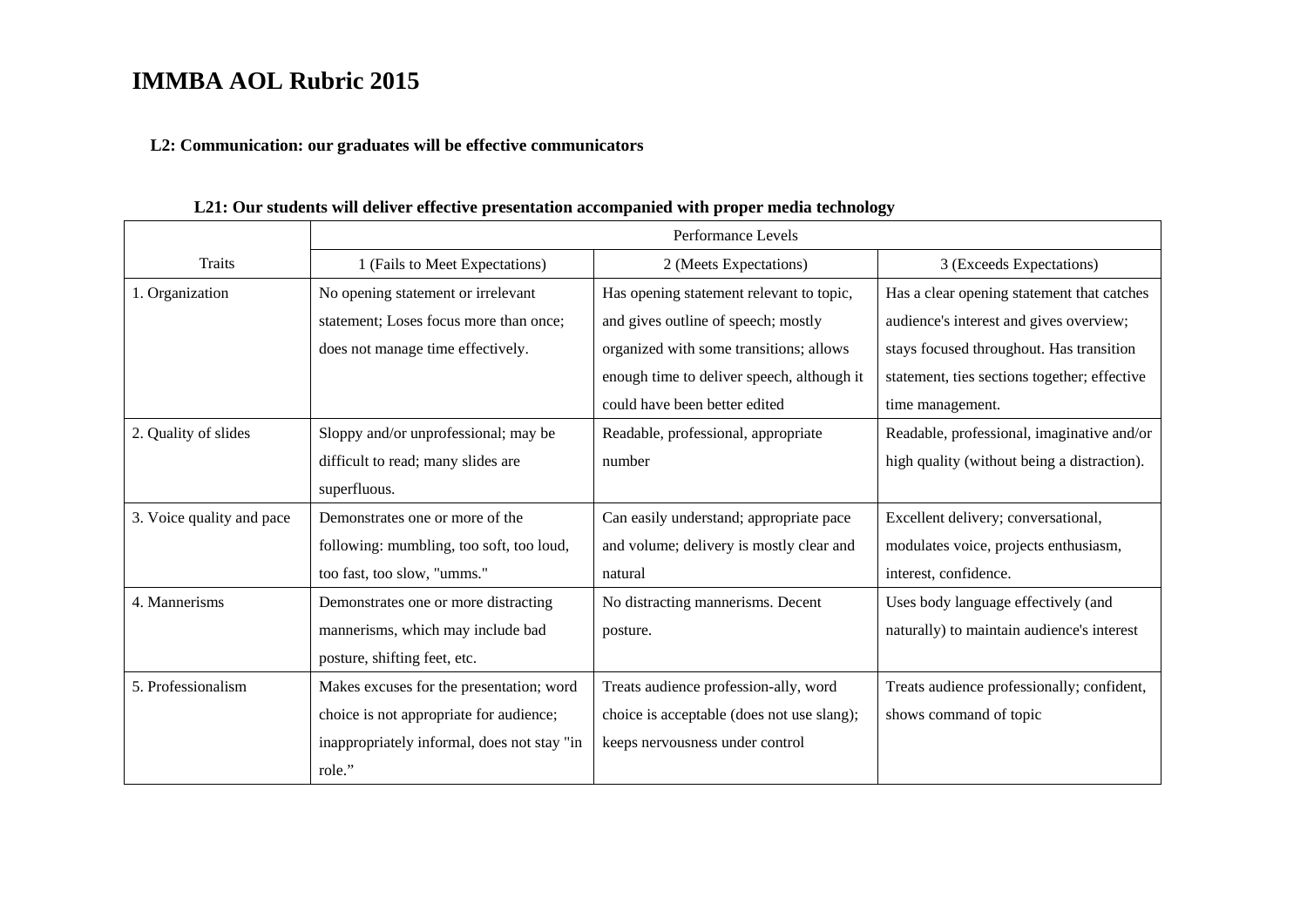| 6. Use of media/rapport | Relies heavily on slides or notes; makes    | Looks at slides to keep on track with       | Slides are used effortlessly to enhance  |
|-------------------------|---------------------------------------------|---------------------------------------------|------------------------------------------|
| with audience           | little eye contact; inappropriate number of | presentation; appropriate number of slides; | speech; speech could be effectively      |
|                         | slides (too many or too few).               | maintains eye contact most of the time.     | delivered without them; perfect eye      |
|                         |                                             |                                             | contact.                                 |
| 7. Ability to answer    | Cannot address basic questions.             | Can address most questions with correct     | Answers all questions with relevant,     |
| questions.              |                                             | information                                 | correct information; speaks confidently. |

### **L22. Our student will produce professional business documents**

|                           | Performance Levels                          |                                             |                                             |
|---------------------------|---------------------------------------------|---------------------------------------------|---------------------------------------------|
| Traits                    | 1 (Fails to Meet Expectations)              | 2 (Meets Expectations)                      | 3 (Exceeds Expectations)                    |
| 1. Clear introduction and | No or unclear introduction, and absence of  | Provides an introduction, present some but  | Provides a coherent introduction and        |
| background                | background information.                     | not all of the key background information.  | addresses key background issues             |
|                           |                                             |                                             | effectively.                                |
| 2. Discipline-related     | Discipline-specific concepts and issues are | Appropriately addresses most of the key     | Appropriately addresses all key discipline- |
| concepts and issues       | not identified or they are identified       | discipline-specific concepts and issues but | specific concepts and issues and most of    |
|                           | inappropriately.                            | omits or identifies a few of the minor      | the minor ones.                             |
|                           |                                             | ones.                                       |                                             |
| 3. Internally consistent  | Arguments are inconsistent, different parts | Most arguments are consistent, and most     | Arguments presented in the paper are        |
| arguments                 | of the paper do not relate well to each     | parts of the paper are integrated and they  | consistent and the different parts of the   |
|                           | other and they are inconsistent.            | are consistent.                             | paper are well integrated and consistent.   |
| 4. Logic and organization | Arguments are poorly organized, do not      | Most but not all of the arguments are well  | All arguments are well organized, flow      |
|                           | flow well, and are hard to follow.          | organized, flow logically, and are easy to  | logically, and are easy to follow.          |
|                           |                                             | follow.                                     |                                             |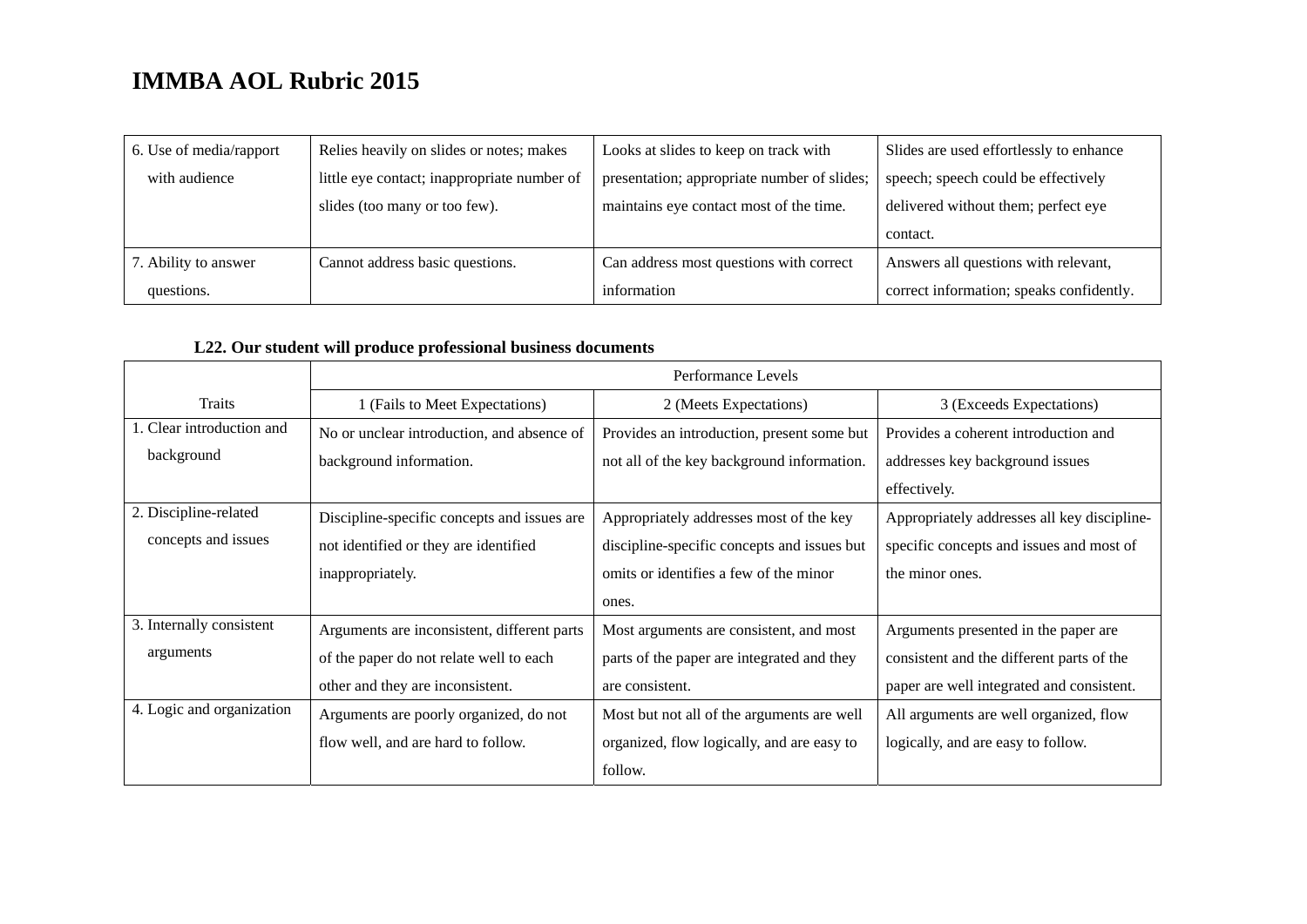| 5 Consistent conclusions | No or very weak connection between          | Reasonable connection between analysis      | Very strong connection between analysis     |
|--------------------------|---------------------------------------------|---------------------------------------------|---------------------------------------------|
|                          | analysis and conclusions                    | and conclusions; there may be minor         | and conclusions; there are no               |
|                          |                                             | inconsistencies                             | inconsistencies.                            |
| 6. Style and grammar     | Numerous spelling errors; inappropriate     | Few spelling errors, generally appropriate  | No or very minimal spelling, grammar,       |
|                          | grammar, sentence structure, and            | grammar, sentence structure, and            | sentence structure, and paragraphing        |
|                          | paragraphing used throughout the            | paragraphing.                               | errors.                                     |
|                          | document.                                   |                                             |                                             |
| 7. Effective literature  | No literature or used of inappropriate web- | Uses more than one research source but      | Uses multiple research sources and makes    |
| search skills            | based sources; sources are not come from    | demonstrates no attempt to incorporate      | effective use of current and reliable       |
|                          | professional literature; sources are not    | current information; most sources are       | information; sources are authoritative or   |
|                          | current and/or relevant.                    | authoritative or come from professional     | come from the professional literature;      |
|                          |                                             | literature; sources are generally current   | includes current relevant sources.          |
|                          |                                             | and relevant.                               |                                             |
| 8. Documents sources     | No or inconsistent references; evidence of  | Generally includes appropriate citations    | Includes appropriate citations within the   |
|                          | plagiarism.                                 | within the document and lists references at | documents and lists references that include |
|                          |                                             | the end of the documents; references are    | full bibliographic information for each     |
|                          |                                             | generally usable but may not contain the    | citation in the document; citations and     |
|                          |                                             | full bibliographic information; citations   | references are consistent throughout the    |
|                          |                                             | and references are generally consistent     | document.                                   |
|                          |                                             | throughout the documents                    |                                             |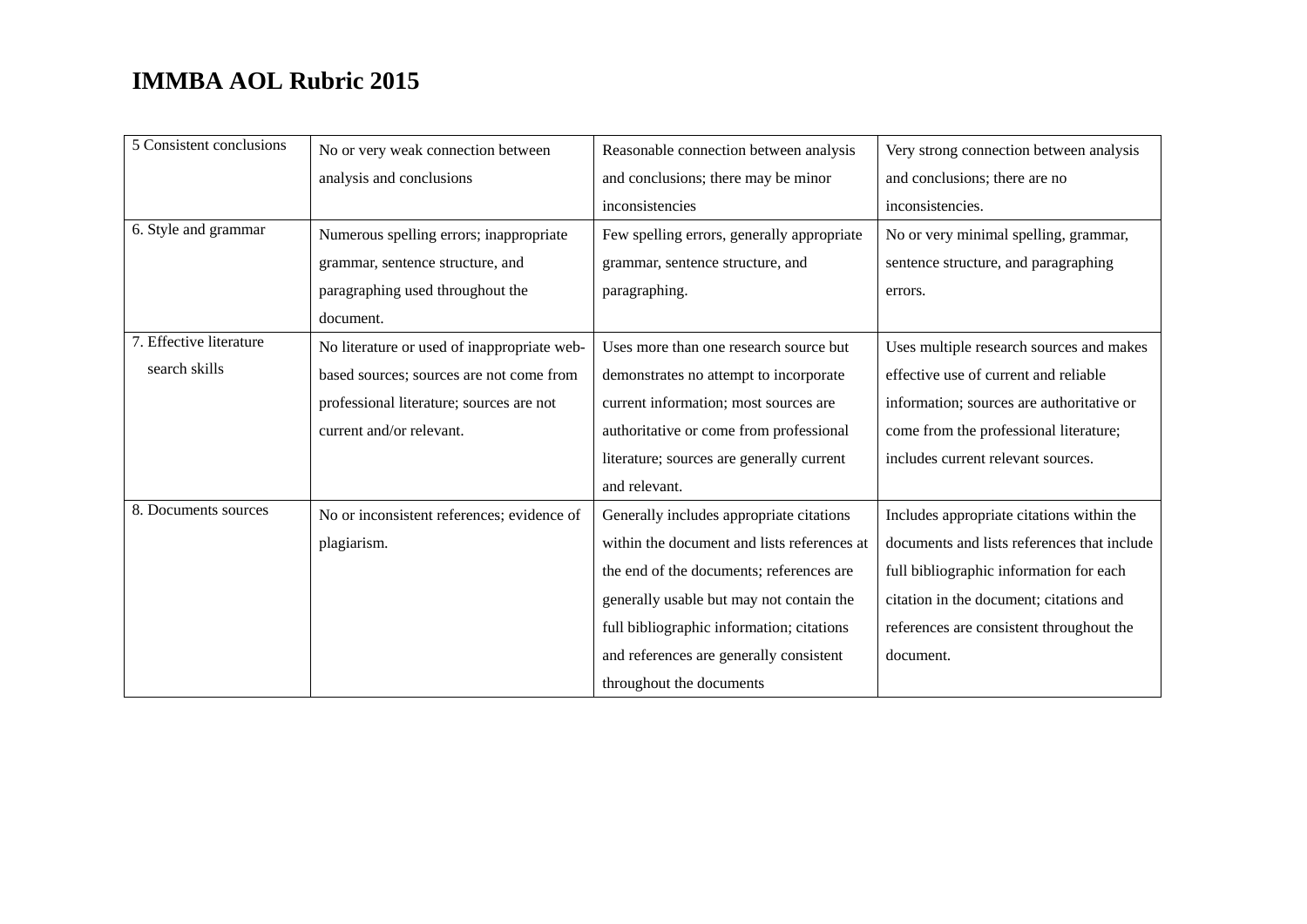|                         | Performance Levels                        |                                           |                                             |
|-------------------------|-------------------------------------------|-------------------------------------------|---------------------------------------------|
| Traits                  | 1 (Fails to Meet Expectations)            | 2 (Meets Expectations)                    | 3 (Exceeds Expectations)                    |
| 1. Commitment           | Seems reluctant to engage fully in        | Consistently demonstrates commitment to   | Follows up on ideas and suggestions from    |
|                         | discussions and task assignments          | the project by being prepared for each    | previous meetings and reports findings to   |
|                         |                                           | group meeting                             | the group                                   |
| 2. Balance between task | Focuses exclusively on task to be         | Balances the need for task                | Volunteers to assist others and shares      |
| and interpersonal       | accomplished without regard to team       | accomplishment with the needs of          | information openly                          |
| relations               | member or focuses exclusively on          | individuals in the group                  |                                             |
|                         | interpersonal relations without regard to |                                           |                                             |
|                         | task                                      |                                           |                                             |
| 3. Contributions        | Does not offer ideas or suggestions that  | Frequently offers helpful ideas or        | Listens actively and shows understanding    |
|                         | contribute to problem solving             | suggestions                               | by paraphrasing or by acknowledging and     |
|                         |                                           |                                           | building on others' ideas                   |
| 4. Stays on track       | Takes the group off track by initiating   | Introduces suggestions and ideas that are | Uses tact and diplomacy to alert group that |
|                         | conversations or discussions unrelated to | relevant to the task                      | focus has strayed from the task at hand     |
|                         | the task                                  |                                           |                                             |

### **L23. Our students will demonstrate effective interpersonal communication in a team setting.**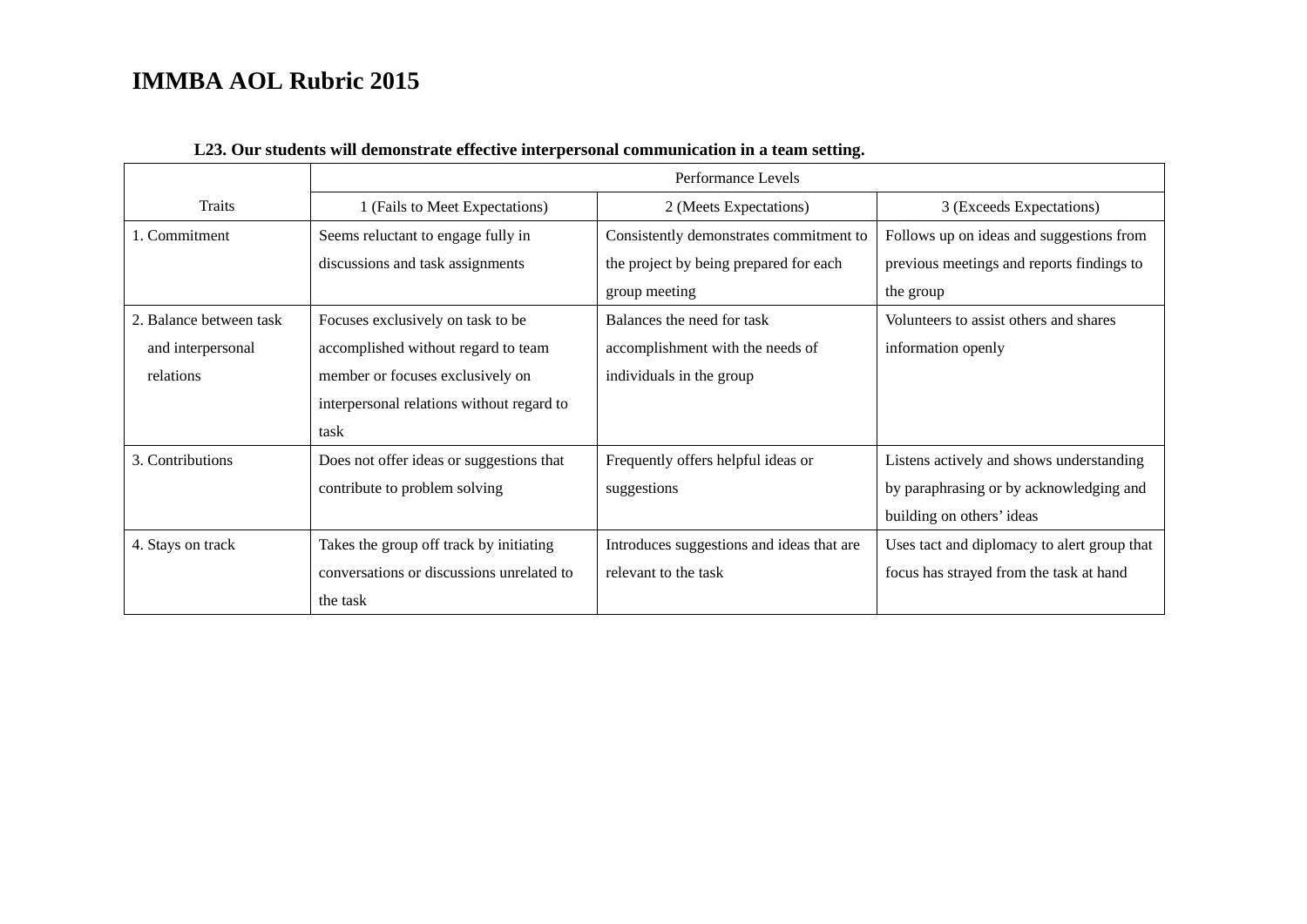**L3. Strategic Thinking & Cross-disciplinary Competency: Our graduates will be able to strategically analyze business cases and integrate different disciplines in solving business problems.** 

**L31. Our students will use appropriate analytical techniques to solve business problems and will demonstrate the ability of sound business judgment.** 

|                               | Performance Levels                         |                                            |                                              |
|-------------------------------|--------------------------------------------|--------------------------------------------|----------------------------------------------|
| <b>Traits</b>                 | 1 (Fails to Meet Expectations)             | 2 (Meets Expectations)                     | 3 (Exceeds Expectations)                     |
| 1. Factual knowledge          | Shows little knowledge of case facts,      | Shows solid understanding of case facts    | Shows through grasp of case facts and        |
|                               | makes factual mistakes                     |                                            | offers additional factual knowledge about    |
|                               |                                            |                                            | company or industry                          |
| 2. Application of strategic   | Misuses strategic analysis tools,          | Appropriately strategic analysis tools,    | Shows strong understanding and               |
| analytical Tools              | concepts, and techniques                   | concepts, and techniques                   | application of strategic analysis tools,     |
|                               |                                            |                                            | concepts, and techniques                     |
| 3. Application of financial   | Fails to incorporate financials into case  | Shows knowledge of ratios and trend        | Applies ratios and trend analysis to         |
| analysis                      | analysis or shows only limited attempts    | analysis; demonstrates understanding of    | develop sound judgments about company        |
|                               | to understand financials                   | firm's financial standing                  | situation and prospects; presents financial  |
|                               |                                            |                                            | analysis professionally                      |
| 4. Identification of case     | Neglects to identify case issues;          | Clearly identifies the key issues in the   | Develops a well-integrated statement of      |
| problems/issues               | recounts facts of case with little         | case and demonstrates understanding of     | the complex issues of the case and           |
|                               | analysis                                   | company's decision situation               | demonstrates understanding of situation      |
| 5. Generation of alternatives | Identifies weak or infeasible.             | Generates 2 or 3 feasible alternatives for | Develops 2 or 3 insightful alternatives for  |
|                               | alternatives with little attention to case | resolving the key issues of the case       | resolving the issues; offers specificity and |
|                               | issues                                     |                                            | originality                                  |
| 6. Recommendations            | Offers weak recommendations or pays        | Provides well-reasoned recommendations     | Integrates alternatives into a well-         |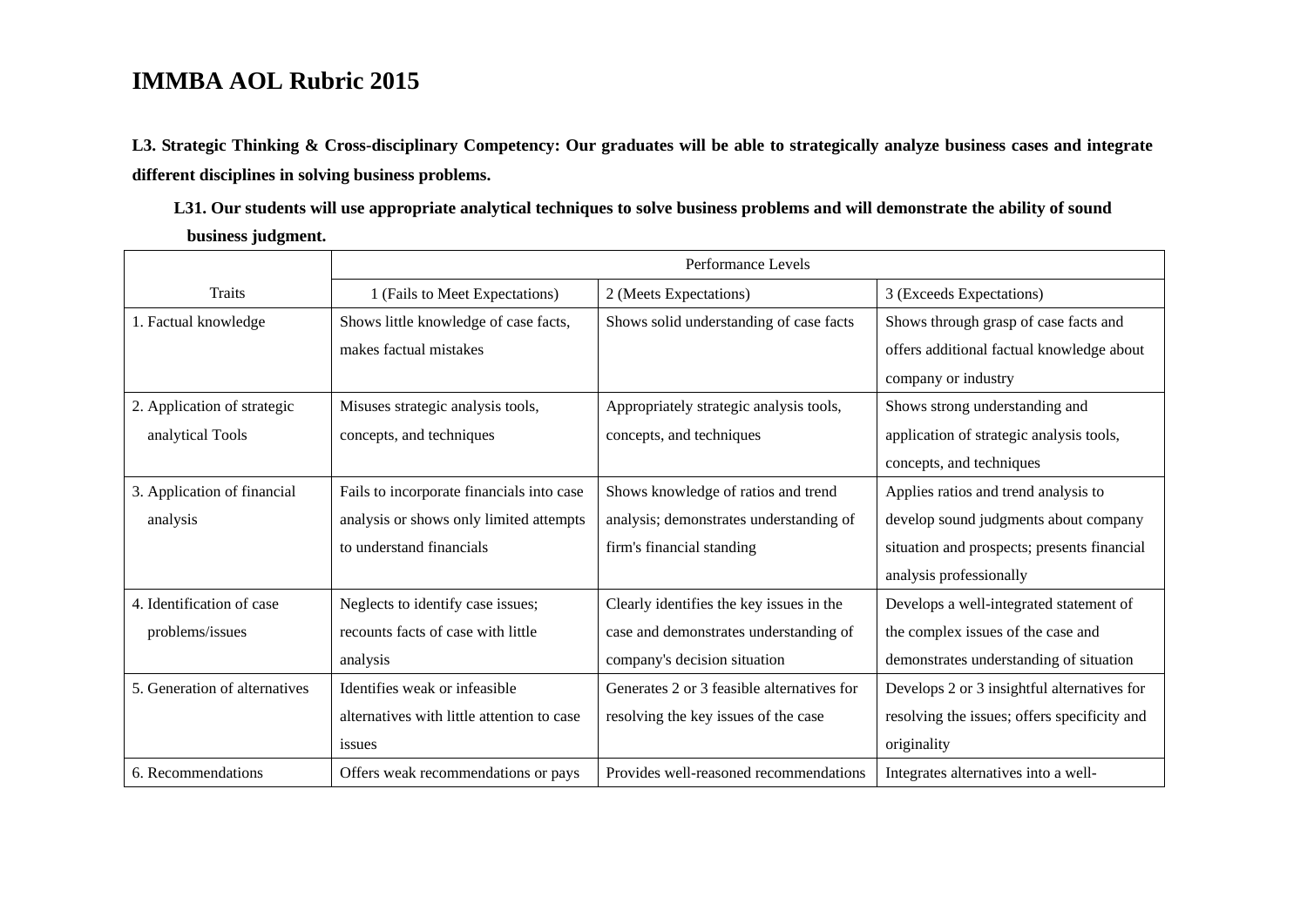|                      | little attention to addressing case issues | that follow from the preceding analysis | developed action plan; offers specificity, |
|----------------------|--------------------------------------------|-----------------------------------------|--------------------------------------------|
|                      |                                            | and clearly address case issues; no     | priorities, and sequencing of actions      |
|                      |                                            | surprises                               |                                            |
| 7. Business judgment | Shows little attention to presenting       | Provides good arguments backed up with  | Provides strong rationale and convincing   |
|                      | sound arguments or backing up ideas        | factual knowledge, analysis, and        | arguments throughout; demonstrates sound   |
|                      | with analysis; offers "I think"            | persuasive rationale                    | business judgment                          |
|                      | statements                                 |                                         |                                            |

### **L32. Our students will synthesize different discipline areas.**

|                             | Performance Levels                    |                                         |                                              |  |
|-----------------------------|---------------------------------------|-----------------------------------------|----------------------------------------------|--|
| <b>Traits</b>               | 1 (Fails to Meet Expectations)        | 2 (Meets Expectations)                  | 3 (Exceeds Expectations)                     |  |
| 1. Consideration            | Deals only with a single perspective  | Begins to relate alternative views from | Addresses perspectives noted previously,     |  |
|                             | and fails to discuss possible         | other disciplines to qualify analysis.  | and additional diverse perspectives other    |  |
|                             | perspectives from other disciplines.  |                                         | disciplines to qualify analysis.             |  |
| 2. Management principle     | Lacks understanding of basic          | Shows clear comprehension of basic      | Integrates and applies basic management      |  |
|                             | management principles and strategic   | management principles and strategic     | principles and strategic thinking approach   |  |
|                             | thinking approach.                    | thinking approach.                      | across multiple disciplines.                 |  |
| 3. Discipline knowledge     | Does not incorporate appropriate      | Somewhat applies appropriate            | Clearly and reflectively applies appropriate |  |
|                             | argumentation and methodology of      | argumentation and methodology of other  | argumentation and methodology of other       |  |
|                             | other disciplines                     | disciplines                             | disciplines                                  |  |
| 4. Intellectual sensitivity | Does not yet demonstrate intellectual | Somewhat Demonstrates intellectual      | Demonstrates a high degree of intellectual   |  |
|                             | acuity, imagination, and sensitivity. | acuity, imagination, and sensitivity.   | acuity, imagination, and sensitivity.        |  |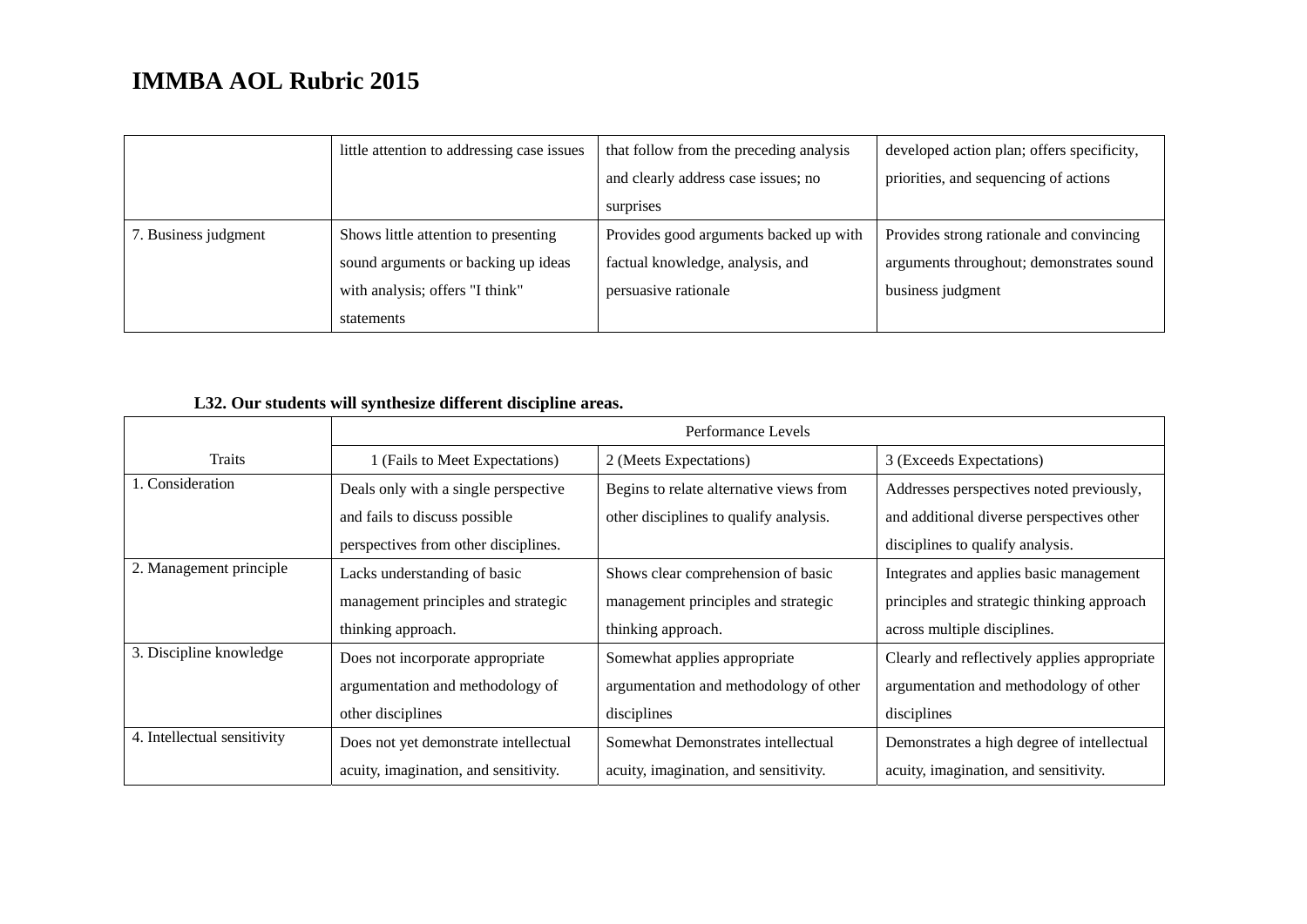| 5. Horizontal synthesis | Does not yet integrate interdisciplinary | Partially integrates interdisciplinary skills | Successfully integrates interdisciplinary |
|-------------------------|------------------------------------------|-----------------------------------------------|-------------------------------------------|
|                         | skills and knowledge.                    | and knowledge.                                | skills and knowledge.                     |
| 6. Vertical synthesis   | Does not yet demonstrate awareness of    | Demonstrates some awareness of inter-         | Clearly demonstrates an awareness of      |
|                         | inter-relationships among self, the      | relationships among self, the discipline,     | inter-relationships among self, the       |
|                         | discipline, business, and society.       | business, and society                         | discipline, business, and society.        |